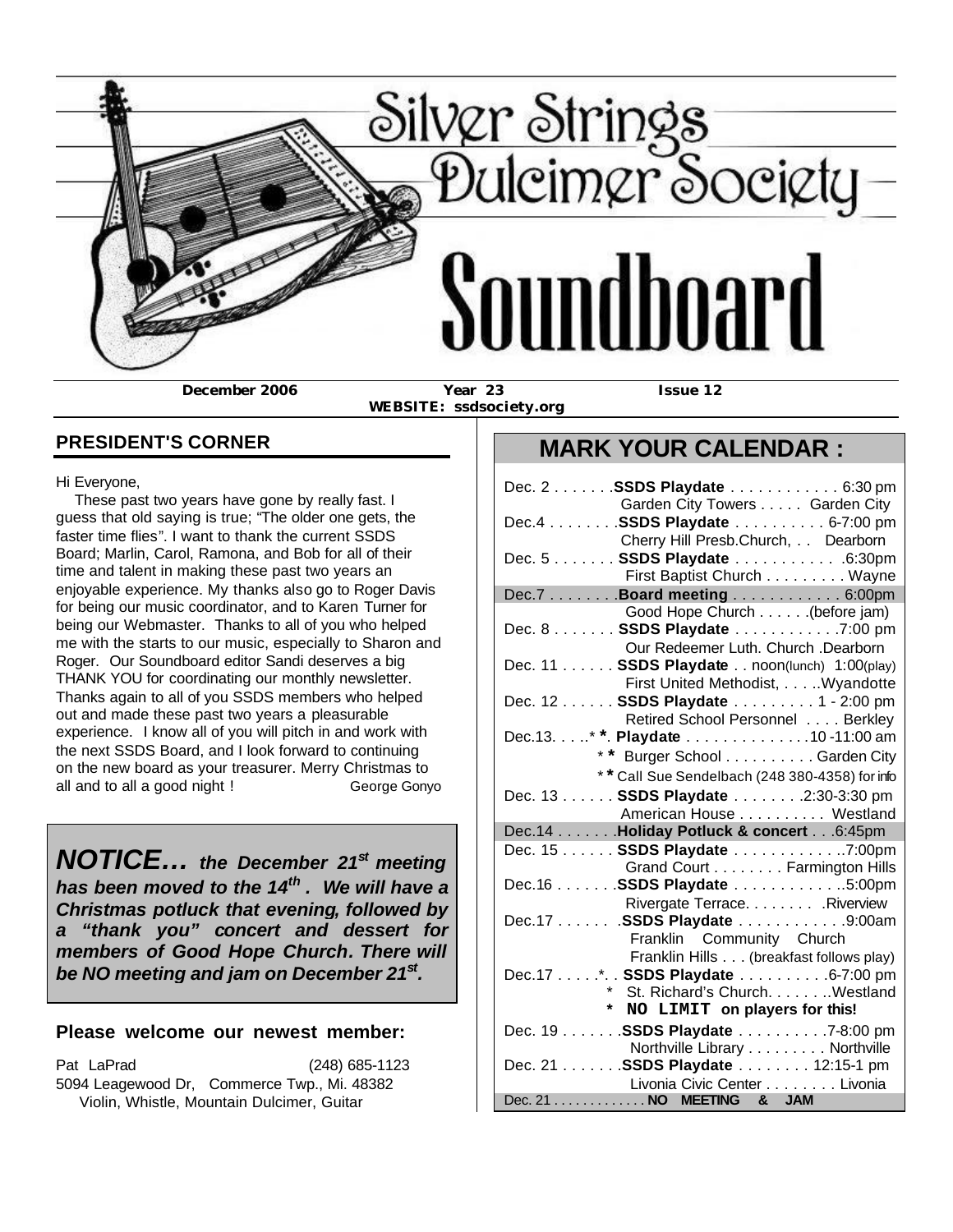#### **V.P. BUSINESS\_\_\_\_\_\_\_\_\_\_\_\_\_\_\_\_\_\_\_\_\_\_\_\_\_\_\_**

#### Hi Everyone:

 We're well on our way to wrapping up another great year---only a dozen or so playdates left this month.

 We met our club's stated purpose of promoting the hammered dulcimer by playing many venues over the past 2 years with almost 70 playdates. During that time about 30 of our members participated in anywhere from one or to most of the dates. Space doesn't allow me to list everyone. But, I do need to extend a special note of thanks to Carol and Marlin Harmon, Karen Turner, Dorothy and Bob Ewald, Roger and Barb Davis, and Sharon and John McAuliffe who were the core group that made a lot of this happen. We, "Newbies", grew a lot musically with the support and encouragement of the "Experienced Stringers". You're all appreciated more than you'll ever know.

 I would be remiss if I didn't also thank my husband, Steve, for all of his support during these sometimes hectic, frustrating, busy, and emotional times. What a guy! The time has come for me to move on....so, thanks for the memories!

 From our home to yours, Steve and I wish one and all a blessed holiday season and a safe journey where ever the road may lead you. The road may lead you.

#### **V.P. PROGRAMS & SECRETARY\_\_\_\_\_\_\_\_\_\_**

 We want to congratulate all of the new officers on their new positions in the club. We only wish the best for all of you. Congratulations, Bob Hlavacek (President), Karen Turner (V.P. business), Linda Losse (V.P. Programs), George Gonyo (Treasurer), and Bonnie Ream (Secretary).

 For all those we won't be seeing before the holidays we want to wish you a very Merry Christmas and hope you all have a nice holiday!!! Have a Happy New Year too!!!

 We also want to tell you how much we enjoyed being officers these last 2 years. It has been a lot of fun!! Marlin Harmon (V.P. Programs) Carol Harmon (Secretary)

#### **SSDS NEW BOARD OF DIRECTORS . . . . . . . .**

On November  $2^{nd}$ , elections were held for the new SSDS Board of Directors for 2007. We thank the outgoing officers for their 2 years of service, and look forward to a new year of fresh ideas and musical fun. All members will find these officers open to suggestions regarding club activities. You are invited to talk to board members, attend board meetings, and / or use the suggestion box. Silver Strings Dulcimer Society is an open club for anyone who wants to share the music.

**TRIVIA . . . Did you know that most vehicles honk in the key of F ?**

#### **YOU CAN BANK ON YOUR NEXT PRESIDENT . . . .**

 The past two years have flown by. It has been a pleasure serving as your treasurer. During that time we have gained 15 new members in 2005 and 14 in 2006. 84 members have renewed their membership so far for 2007. 56 have not yet renewed. Your membership dues are due by the end of December. We have not yet heard from the IRS about our submission to change to a 501c7 non profit corporation. This classification is designed for a membership club, and better fits our organization. We were incorporated as an LLC in 2000, which established our credentials with the IRS and the State of Michigan. We should have the IRS decision before our next tax deadline. The year-end financial statement will be available at the first meeting in January.

 I thank you for your support and encouragement, in my bid for President. I look forward to the promise of an exciting new year. The job of the president is to make sure everything gets done. With all of your volunteer help, I'm sure we can have a fun-filled musical year. I'm sorry we will miss playing at the Christmas play dates. I had a disk procedure scheduled on my back for November 20th. We could not sign up until I got the date from the surgeon, and by that time, apparently all of the play dates were closed. I hope after this is done, I can carry and set up my own dulcimer again. Frankly, a harmonica is a whole lot easier to carry and "set up". Perhaps Walt Jablonski has the right idea.

 I want to thank the outgoing board, Soundboard editor, music director, and webmaster for their two years of service to Silver Strings. We've had fun campouts, great pig roasts, pot lucks, picnics, and many, many play dates. A lot of people have put forth a great deal of effort and many hours of time to make it all happen. We wish you all a very Merry Christmas. Be kind to your fellow musicians, keeping with the season of "Peace on earth and good will to men (and women)".

Happy hammering, strummin', & pickin'..Bob Hlavacek

## **Rudolph the Red Nosed Reindeer!**

The famous Christmas song, "Rudolph the Red-Nosed Reindeer", started life as a poem created by an American advertising executive named Robert May. He was requested to produce a poem that could be given away to children by any Santa Claus employed by a department store at Christmas time. Robert May had a natural flair with words, and was able to compose the Rudolph the red-nosed reindeer poem which was specifically designed to appeal to children. This marketing ploy was a massive success and approximately 2.5 million Rudolph, the red-nosed reindeer poems were given away in the first year of its publication. In 1949 the singer, Gene Autry, recorded a musical version of "Rudolph the Red-Nosed Reindeer", composed by Johnny Marks.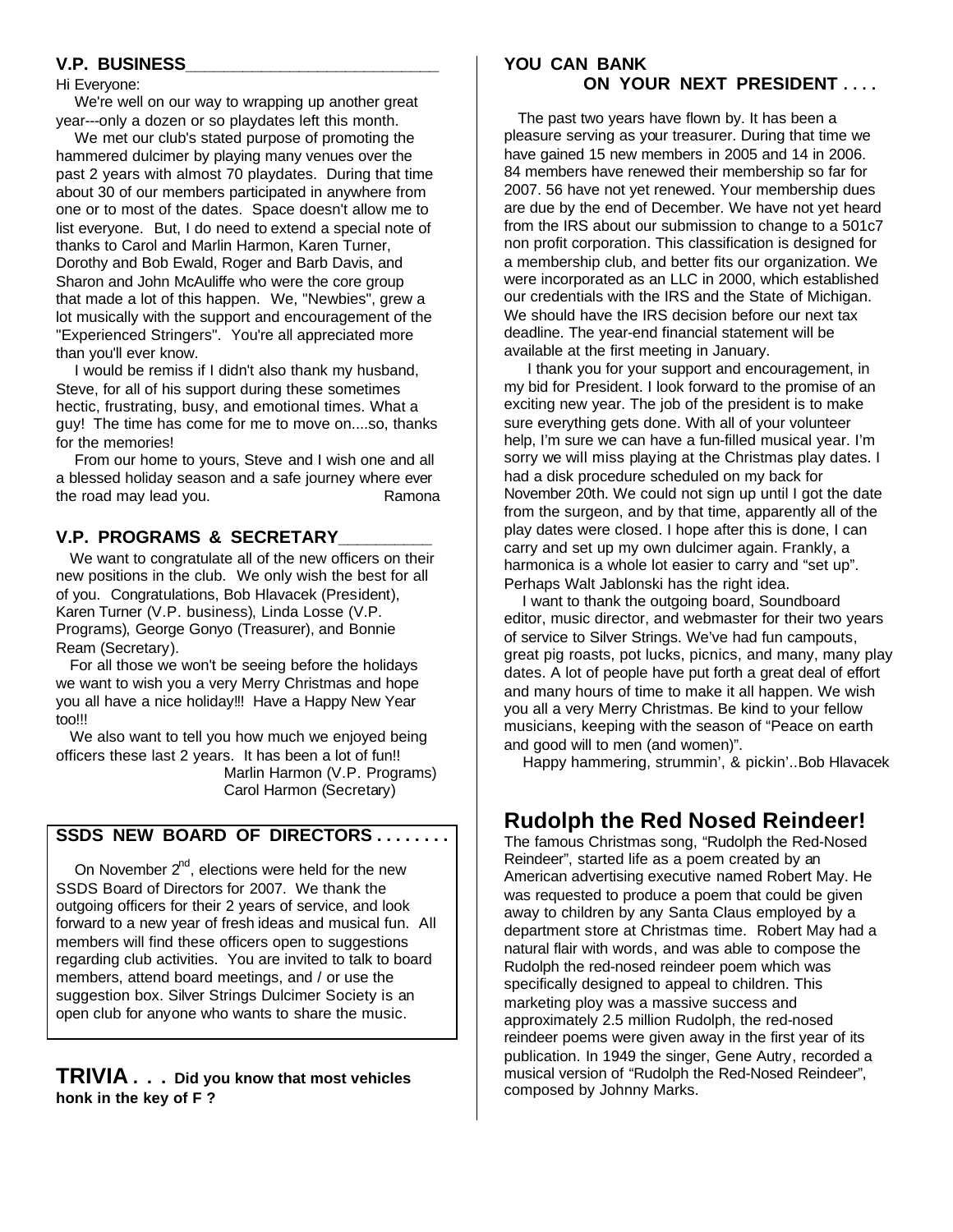#### **FROM THE MUSIC MAN**.

 It's unreal, but true. The Holiday season is upon us and we have a zillion play dates.

 As I mentioned last month, the song of the month is "Buffalo Gals". I did it in two keys so you can medley it with "Oh Susanna", if one so desires. Also, it can be played one octave higher or lower in each key.

 This old American favorite is great for square and contra dances. Have fun with it. Roger

# **Silver Strings**

| <b>Holiday Play List</b> |           |                                       | first  |      |
|--------------------------|-----------|---------------------------------------|--------|------|
|                          | key       |                                       |        | note |
| 1                        | G         | Jingle Bells                          | $Ch+2$ | B    |
| $\overline{c}$           | G         | Red Wing                              | 3X     | D    |
| 3                        | G         | Away in a Manger                      | 3x     | D    |
| 4                        | G         | Deck the Halls (Ist.time soft&slow)   | 3x     | D    |
| 5                        | G         | Red Apple Rag                         | 3x     | D    |
| 6                        | C         | Winter Wonderland                     | 2x     | G    |
| $\overline{7}$           | C         | <b>Silver Bells</b>                   | 3x     | C    |
| 8                        | G         | Bells of St. Mary (1st.time dul.only) | 2x     | D    |
| 9                        | EM        | We Three Kings                        | 3x     | B    |
| 10                       | G         | I'll Remember you Love,               | 2x     | B    |
| 11                       | G         | Joy to the World                      | 3x     | G    |
| 12                       | G         | Let it Snow                           | 2x     | D    |
| 13                       | D         | <b>Festival Rag</b>                   | 3x     | A    |
| 14                       | D         | Rudolph                               | 3x     | A    |
| 15                       | G         | Up on the Housetop                    | 3X     | D    |
| 16                       | G         | Westphalia Waltz                      | 2x     | D    |
| 17                       | D         | Frosty the Snowman                    | 2+end  | A    |
| 18                       | D         | Simple Gifts                          | 3x     | A    |
| 19                       | G         | Angels we Have Heard                  | 3x     | B    |
| 20                       | G         | Silver and Gold Two Step              | 3x     | B    |
| 21                       | <b>DG</b> | Silent Night                          | 2 ea   | AD   |
| 22                       | G         | We Wish you a Merry Ch'mas            | ch.vrs | D    |
|                          |           |                                       |        |      |
|                          |           | <b>Practically Science</b>            |        |      |

 According to the Alaska Department of Fish and Game, while both male and female reindeer grow antlers in the summer each year, male reindeer drop their antlers at the beginning of winter, usually late November to mid-December. Female reindeer retain their antlers till after they give birth in the spring.

 Therefore, according to EVERY historical rendition depicting Santa's reindeer, every single one of them, from Rudolph to Blitzen, had to be a girl.

 We should have known... ONLY women would be able to drag a fat man in a red velvet suit all around the world in one night and not get lost. Linda Losse  **Happy Birthday to you…**

| Dec.1 Jim Bain                                 |  |
|------------------------------------------------|--|
| Dec. $4, \ldots, \ldots, \ldots$ Dave Lovelace |  |
| Dec.15Carol Balogh                             |  |
| Dec. $25 \ldots$ Carol Harmon                  |  |
| Dec. 31 Sandi Hlavacek                         |  |

#### **The story of a remarkable musician. . . .**

Hello ! You all know me, Luke Kawecki

 My musical talent goes back to about 1965 or 66. It all started in the fall, in our home town, Franklin Village. I was 5 or 6 years old. My two older sisters had a piano recital at Mrs. Wilson's, home. That evening I came home, went downstairs to the music room, and started to play a Steven Foster tune that I heard someone play at the recital. As I was playing the tune on Grandmother's upright piano, my parents thought it was my two sisters. To their surprise, it was me playing. I knew that night I was able to play by ear.

 Later, in middle school music lessons, I learned to play the alto and Tenor saxophone. I had a private music teacher for 6-years, and played in The Franklin Band till about 1982, when arthritis set in and stopped my playing of music.

 In 1988, I heard my first hammered dulcimer, played by Mike Burst. I bought a few tapes of HD Music, bought my first one in 1992, and took lessons From Sue Tanner, who was President of SSDS at that time.

 I joined SSDS in February of 1993. I was amazed to meet other people like me who could also read music and play by ear. The very first person to welcome me to Silver Strings was Val Karhu. I also met Dave and Theresa Smith, Pennye & Bill Schieber, and more. I try to welcome new folks who just want to hear music, or want to join the club. I look forward to Thursdays at SSDS meetings and playing at play dates. Silver Strings is a great organization, with a lot of talented musical people.

Thank you very much, SSDS. Thank you very much, SSDS.

 **A fresh mailing list is being formed for the Soundboard. If you need it mailed to you, please notify Sandi, editor. To save printing & mailing expenses, we encourage you to get it from the website, but understand some cannot. The new list begins in January.**

### **What does SSDS mean to you ?**

 **What fond memories do you have of past playdates & other activities ? What have you liked best ? Are there old traditions you would like to bring back ? Please put your ideas in the suggestion box, or direct it to your Board of Directors Will you share your thoughts with the group, through the Soundboard ?**